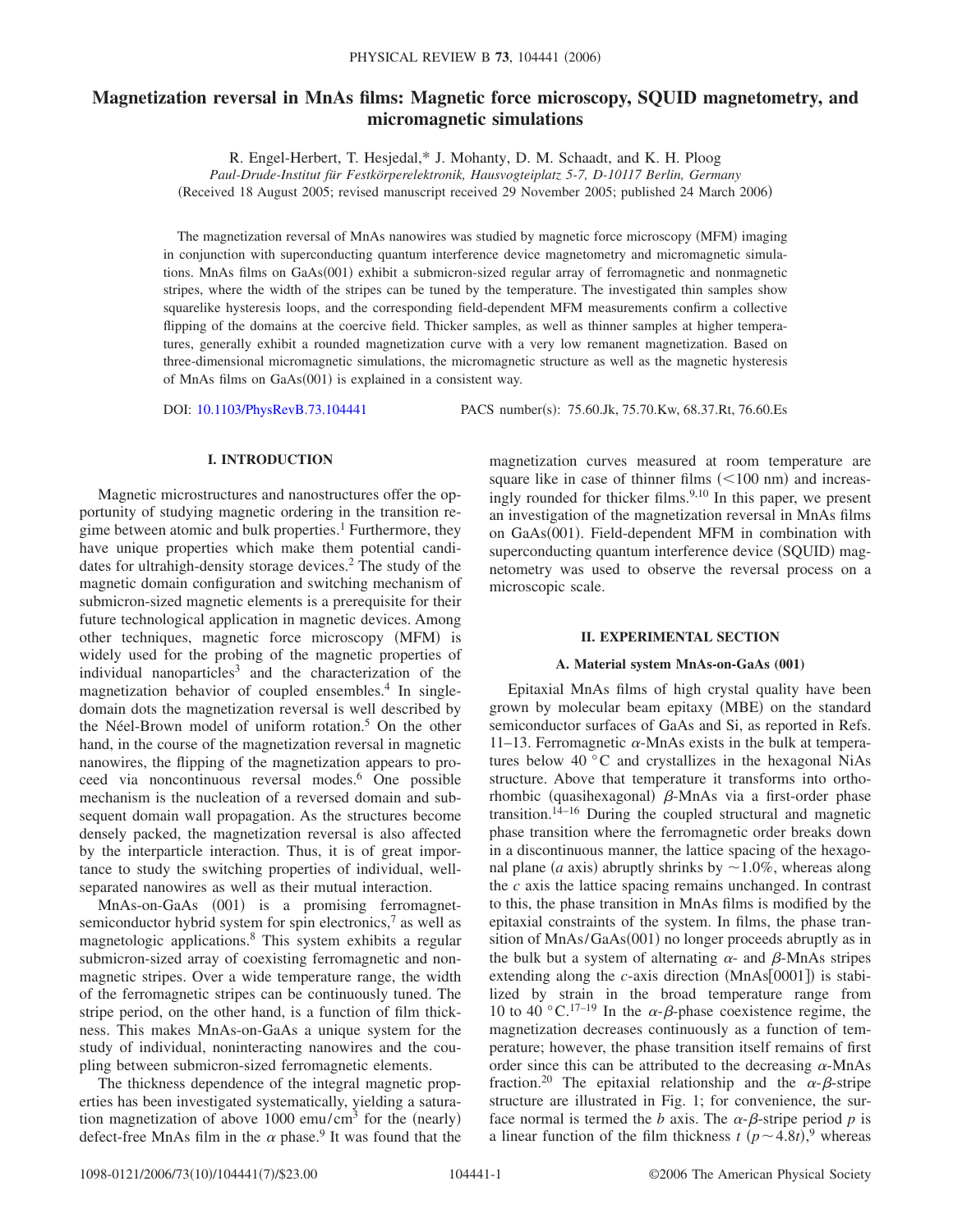

FIG. 1. Sketch of the stripe structure of the strain-stabilized, coexisting  $\alpha$ - and  $\beta$ -MnAs phases on GaAs(001) in the temperature range from 10 to 40  $\degree$ C. In thin films, the in-plane *a* axis is the easy axis of magnetization and the magnetic hard axis is along the *c*-axis direction (MnAs [0001]). A detailed sketch of the hexagonal  $\alpha$ -MnAs cell is shown in the upper left-hand side corner.

the  $\alpha$ -to- $\beta$ -phase ratio—and thus the stripe width—is a function of temperature. MnAs exhibits an easy plane of magnetization perpendicular to the  $c$  axis.<sup>21</sup> In thin MnAs films, the observed magnetic properties are strongly uniaxial with the  $\frac{1}{2}$  and  $\frac{1}{2}$  in  $\frac{1}{2}$  in  $\frac{1}{2}$  in  $\frac{1}{2}$  in  $\frac{1}{2}$  in  $\frac{1}{2}$  and  $\frac{1}{2}$  and  $\frac{1}{2}$  and  $\frac{1}{2}$  and  $\frac{1}{2}$  and  $\frac{1}{2}$  and  $\frac{1}{2}$  and  $\frac{1}{2}$  and  $\frac{1}{2}$  and  $\frac{1}{2}$  and  $\$ the hard axis along the *c*-axis direction; i.e., both easy and hard axes of magnetization lie in the film plane. Applying external magnetic fields in these directions, a 100-nm-thick MnAs film saturates at 100 Oe and 20 kOe, respectively. A field of 10 kOe is necessary to saturate the film normal to the plane due to shape anisotropy.<sup>22</sup>

It has been shown that MnAs grows in two different orientations *A* and *B* orientations, which are rotated by 90° in the surface plane with respect to each other), depending on the GaAs $(001)$  template.<sup>23</sup> The investigated samples were grown with MnAs in the so-called *A* orientation. However, a small fraction of the 90°-rotated *B* orientation maybe present in the films. The interface formation and layer evolution were examined *in situ* simultaneously by reflection highenergy electron diffraction (RHEED) and reflectance difference spectroscopy. The RHEED intensity corresponding to the *B* orientation decreases with layer thickness and is lost after deposition of 8 nm MnAs.23 The crystallographic relationship of *A*- and *B*-oriented MnAs is such that the easy axis of magnetization lies in the hard-axis direction of the other phase and vice versa.

#### **B. Magnetic measurements**

The variable-field MFM measurements were performed with a commercial MFM (Ref. 24) equipped with a variabletemperature sample holder. A rotatable permanent magnet setup was used to apply the field to the sample.<sup>25</sup> The Cr-Cocoated MFM cantilevers had a spring constant of 0.05 N/m and were magnetized along the tip axis. In this way, the MFM images map the out-of-plane component of the magnetic stray field of the sample. The bright and dark contrast in the MFM images corresponds to a repulsive and an attractive interaction between sample and magnetic tip, respectively. The magnetic hysteresis loops were measured by SQUID magnetometry.26

We investigated the domain structure of MnAs at remanence by MFM (Ref. 27) and surface-sensitive x-ray magnetic circular dichroism photoemission electron microscopy (XMCDPEEM).<sup>28</sup> It was observed that the ferromagnetic  $\alpha$ -MnAs stripes break up into subdivisions of opposite magnetization along the easy  $a$  axis, termed  $(I–III)$  according to their number.

#### **III. RESULTS**

We investigated the magnetization reversal of MnAs thin films on GaAs(001) in the  $\alpha$ - $\beta$ -stripe phase using variablefield MFM. In general, we found two different behaviors in micromagnetic measurements at room temperature. In one case, the film magnetization flips collectively at the coercive field, while in the other case, the film demagnetizes almost completely in the remanent state. To find the origin of this behavior, we further investigated a set of films with different thicknesses with SQUID magnetometry at different temperatures. The obtained hysteresis curves are consistent with the MFM results, exhibiting two different magnetization reversal characteristics: namely, squarelike loops and rounded loops with low remanent magnetization.

#### **A. Magnetization reversal of 140-nm-thick MnAs film**

Figure 2(a) shows the hysteresis loop obtained by SQUID magnetometry of an approximately 140-nm-thick MnAs film<sup>29</sup> at 15 °C with the field applied in the easy-axis direction. The hysteresis curve is squarelike with a remanent magnetization close to the saturation magnetization. The ratio of the remanent magnetization to the saturation magnetization is  $M_r/M_s = 0.99$  and the coercivity is 52 Oe.

A series of MFM images acquired at 15 °C is shown in Fig. 2(b). Squarelike hysteresis loops are commonly observed in thin MnAs films. At 150 Oe, the film is in a singledomain state. The magnetization is along the positive direction of the applied magnetic field. In this case, the MFM response shows neighboring dark and bright stripes, separated by larger gray areas. In Fig.  $2(c)$ , a schematic of the stray field (cross section) of fully magnetized stripes is shown (below). The stray field emanates from the sample in the area of the  $\beta$ -MnAs stripes and points into and out of the sample plane at the respective end of the domain. The MFM contrast obtained with a tip magnetized along its axis is bright (dark) in the case of the stray field pointing out of (into) the sample plane, as illustrated above. The position of the ferromagnetic stripes is verified by simultaneously acquired topography scans (not shown). The approximate position of a ferromagnetic stripe segment is indicated by a black rectangle and the magnetization by arrows  $\epsilon$  cf. measurements  $\circled{3}$  and  $\circled{4}$ , Fig. 2(b)]. At zero applied field, the observed domain structure remains unaffected, which is in accordance with the  $M_r/M_s$  ratio of 0.99 observed by SQUID magnetometry. This behavior continues down to almost −50 Oe, where the coercive field is reached and the magnetization reverses collectively. One way of easily iden-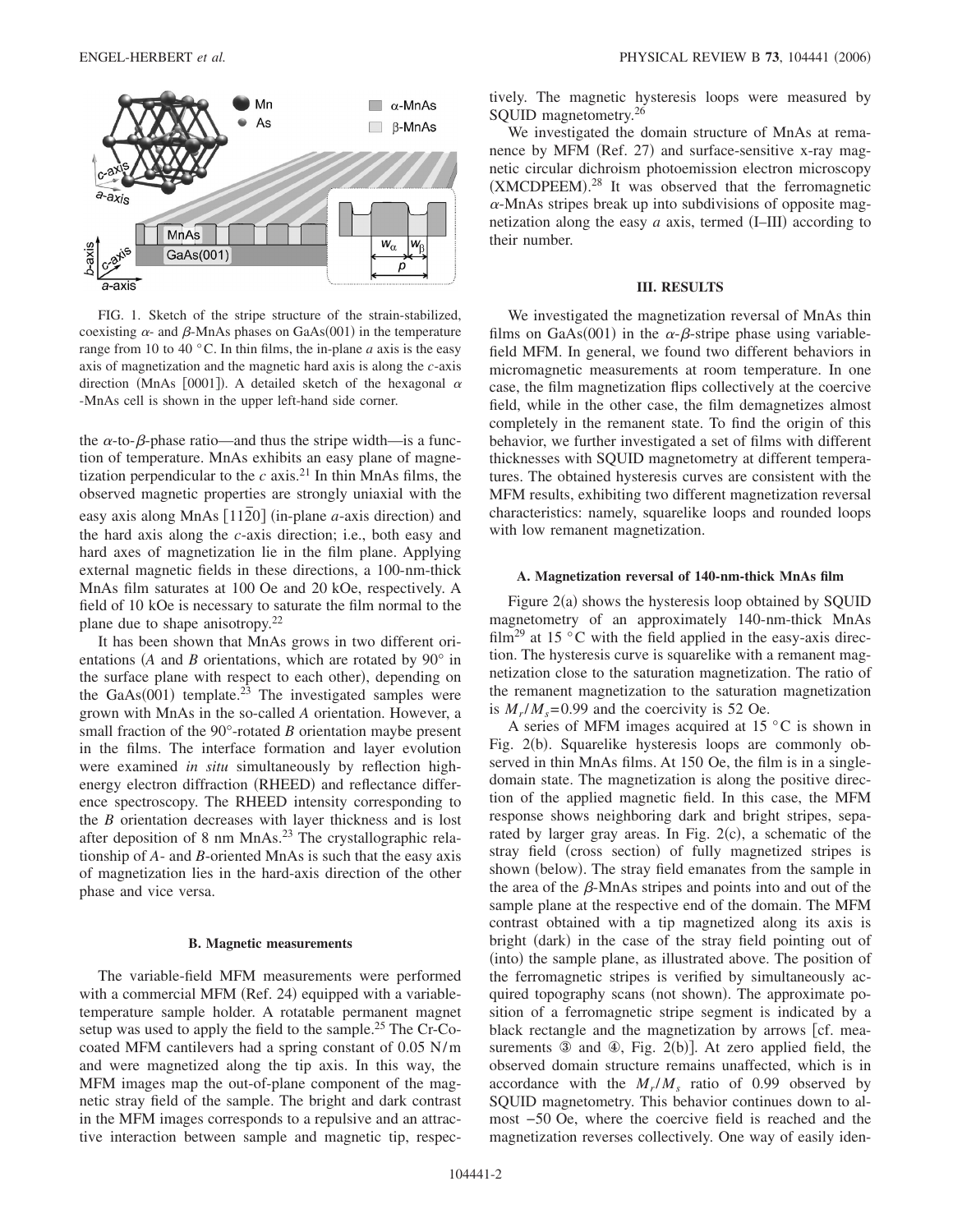

FIG. 2. (Color online) (a) Hysteresis loop measured by SQUID magnetometry with the field applied along the easy *a*-axis direction at 15 °C. The squarelike hysteresis loop exhibits a coercive field of 52 Oe. (b)  $7 \times 7 \mu m^2$  MFM scans at 15 °C corresponding to the decreasing field trace. The respective scans are indicated in the magnetization curve. Magnetization reversal occurs by the homogeneous switching of all stripes in the film. The dotted black and white circles mark areas that are reference points described in the text. The arrows in the rectangle indicate the magnetization of the particular stripe. (c) Sketch of the MFM contrast formation (below) and the resulting MFM contrast (above).



FIG. 3. (Color online)  $7 \times 7 \mu m^2$  MFM images of a 180-nm-thick MnAs film, recorded at decreasing applied fields as indicated. At 300 Oe, the sample is fully magnetized. By reducing the applied field below 180 Oe, a continuous decrease of the magnetization aligned in the field direction is observed. From 180 down to 100 Oe, an increasing number of oppositely magnetized domains nucleate; however, no domain wall movement is observed. The domains are correlated across the stripes along the *a*-axis direction. Below 100 Oe, the extended single domains along a stripe decompose into segments of alternatingly magnetized domains. At zero applied field, the sample is almost completely demagnetized.

tifying the collective domain reversal in MFM is the tracking of topographical defects that are also visible as artifacts in the magnetic imaging mode—e.g., indicated by the black circle. Additionally, a pinned domain that has not flipped at −50 Oe is indicated by the white circle.

## **B. Magnetization reversal of a 180-nm-thick MnAs film**

In contrast to the squarelike hysteresis loops observed for the 140-nm-thick film, thicker MnAs films exhibit more rounded hysteresis loops with strongly reduced remanence. To investigate the properties of the rounded hysteresis loops in more detail, we performed MFM measurements of the micromagnetic domain structure on a 180-nm-thick film. Especially, in combination with antiferromagnetic (AFM) and SQUID magnetometry, the possible influences of defects on the hysteresis loop can be studied.

The MFM images presented in Fig. 3  $(T=20 \degree C)$  are obtained by first fully magnetizing the film. Upon decreasing the applied magnetic field a single-domain state is found (see image at 300 Oe), as observed for the thin film in Fig. 2. The domains start to flip at 180 Oe, leading to a multidomain state. The position of the flipped domains appears to be cor-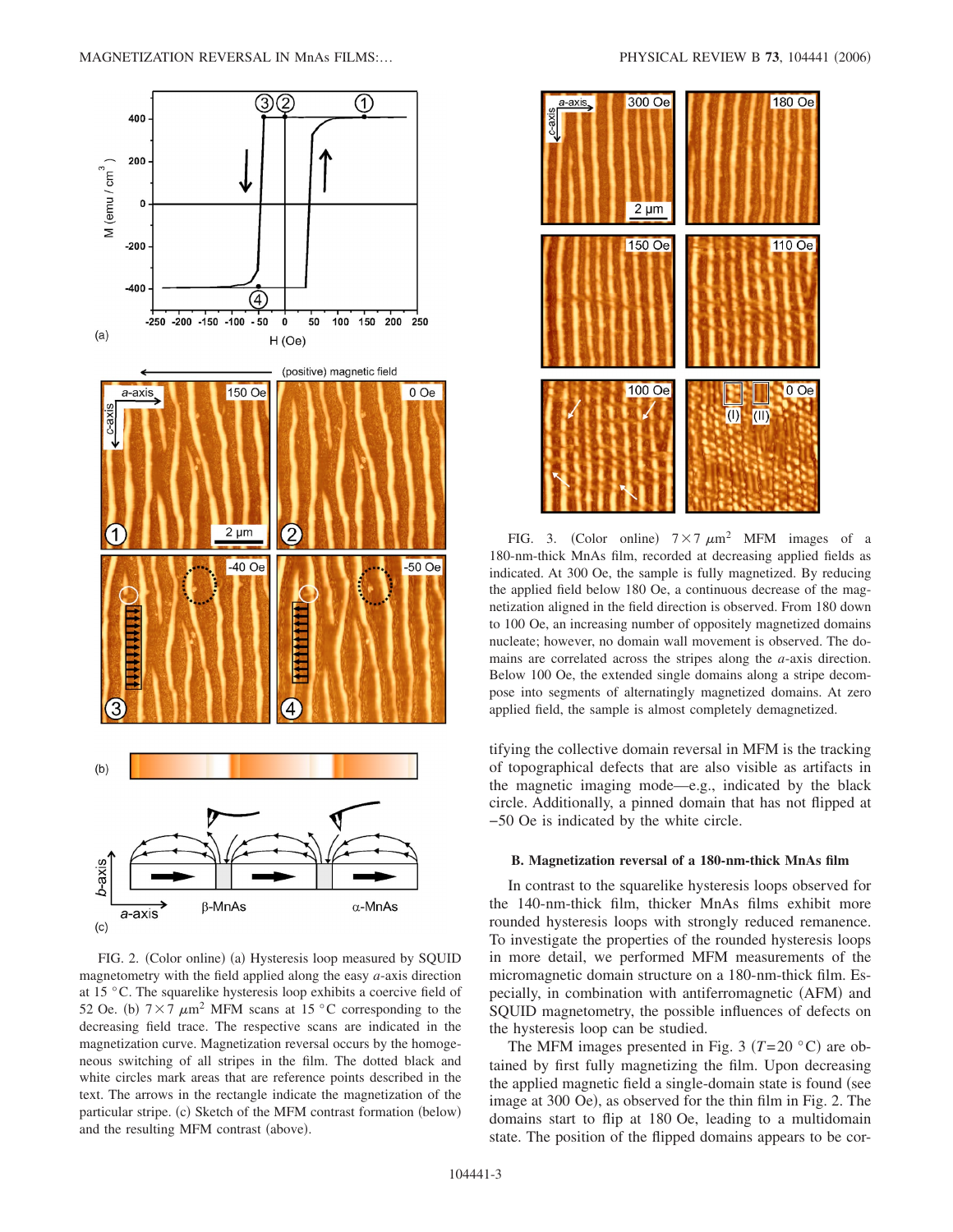

FIG. 4. Hysteresis loop of a 180-nm-thick sample measured at 25 °C with the field applied along the easy axis (a) and at 20 °C with the field applied along the hard axis [see inset in  $(a)$ ]. The added forward and backward scans (b) and the subtracted traces (c) reveal that the material behaves like a coupled two-phase system with a hard and a soft magnetic component.

related across the stripes (in the  $a$ -axis direction). The further magnetization-reversal process proceeds via the nucleation of reversed domains rather than domain wall propagation. The flipped domains are also correlated, both in the *a*-axis direction and slightly tilted towards the *c*-axis direction, as indicated in the 100-Oe image. This may have two origins: first, it could be due to the magnetic coupling across the stripes. Second, besides the  $\alpha$ - $\beta$ -stripe structure, additional surface features are found in topography images that exhibit both an *a*-axis-oriented and a slightly tilted step morphology.<sup>30</sup> However, no direct correlation between the *surface* defects and the position of the flipped domains was found.

Below 100 Oe, different domain types appear that all yield a very low net magnetization. On the one hand, alternating sequences of type-I domains along the *c* axis are formed. Type-I domains are single domain across the width of the stripe (along the *a*-axis direction).<sup>27</sup> Alternating sequences of oppositely magnetized type-I domains efficiently demagnetize the stripe as a whole. On the other hand, extended areas of type-II domains appear. Type-II domains are composed of two oppositely magnetized stripe segments along the *a*-axis direction.

Figure 4(a) shows the corresponding hysteresis loop measured at 25 °C. The hysteresis curve is rounded with a very small remanent magnetization  $M_r/M_s = 0.12$ . The coercivity is approximately  $\pm 63$  Oe. The curve resembles the behavior of a two-phase system consisting of a hard and a soft magnetic contribution.13 The contribution of the part of the film that has a magnetically hard axis along the field direction can be identified in Fig. 4(b), where the influence of the hysteresis is canceled out by the addition of the forward and backward traces of the hysteresis loop. The curve shows an almost linear behavior, and the magnetization saturates at approximately 600 Oe. The presence of an additional softaxis loop can be extracted by the subtraction of the forward and backward traces, illustrated in Fig. 4(c). The symmetric two-peak structure shows maxima located at ±190 Oe. From the height of the maxima a remanent magnetization of  $M_{\text{max}}$ /2=92 emu/cm<sup>3</sup> is obtained and the half width at half maximum leads to a field of  $\Delta H \approx 120$  Oe.

## **C. Thickness dependence of the magnetization reversal**

To characterize the different magnetization-reversal regimes in MnAs films, we investigated three film thicknesses at different temperatures in the phase coexistence interval between 10 and 40 °C. The subtraction of the forward and backward branches of the hysteresis curve—i.e., the difference curve—is shown for 140-nm; 180-nm; and 215-nm-thick films in Figs.  $5(a)$ - $5(c)$ , respectively. The curve at 15 °C in Fig. 5(a) corresponds to the hysteresis curve presented in Fig. 2(a) and the curve at  $25^{\circ}$ C in Fig.  $5(b)$  to Fig. 4.

The 140-nm-thick film shows difference curves from 10 °C to above 30 °C resembling a rectangle function. The rectangular shape is corresponding to an ideal squarelike hysteresis loop; the subtraction of the hysteresis traces leads to a rectangle function centered around zero applied field. The width of the curve is twice the coercive field  $H_c$  and the height twice the remanent magnetization *Mr*. With increasing temperature,  $M_r$  decreases because of the temperaturedependent decrease of the ferromagnetic  $\alpha$ -phase content. At 30 °C, the curve becomes rounded at zero applied field and a shoulder develops at fields slightly higher than  $H_c$ . At this temperature, a transition takes place from the squarelike hysteresis regime to the previously described two-phase characteristics. At 35 °C, the two-phase behavior is fully developed. The 180-nm-thick film tends to the same qualitative behavior; however, the transition takes place between 20 and 25 °C. Furthermore, the offset of the maxima in the twophase regime increases with increasing temperature. Below the transition temperature, the rectangular curves exhibit a convex decay slightly above the coercive field, whereas the side lobe changes to a concave shape at 20 °C.

The thicker film (215 nm) starts exhibiting the two-phase behavior already at the onset temperature of the  $\alpha$ - $\beta$ -phase coexistence regime of 10  $^{\circ}$ C. Therefore, Fig. 5(c) also shows measurements at 0 and 5  $\degree$ C, i.e., fully in the  $\alpha$  phase. These two rectangular curves clearly indicate the squarelike loop behavior. The shift of the split maxima is larger than for the 180-nm-thick film at the same temperature. The same observations are made on a large set of samples, reaching from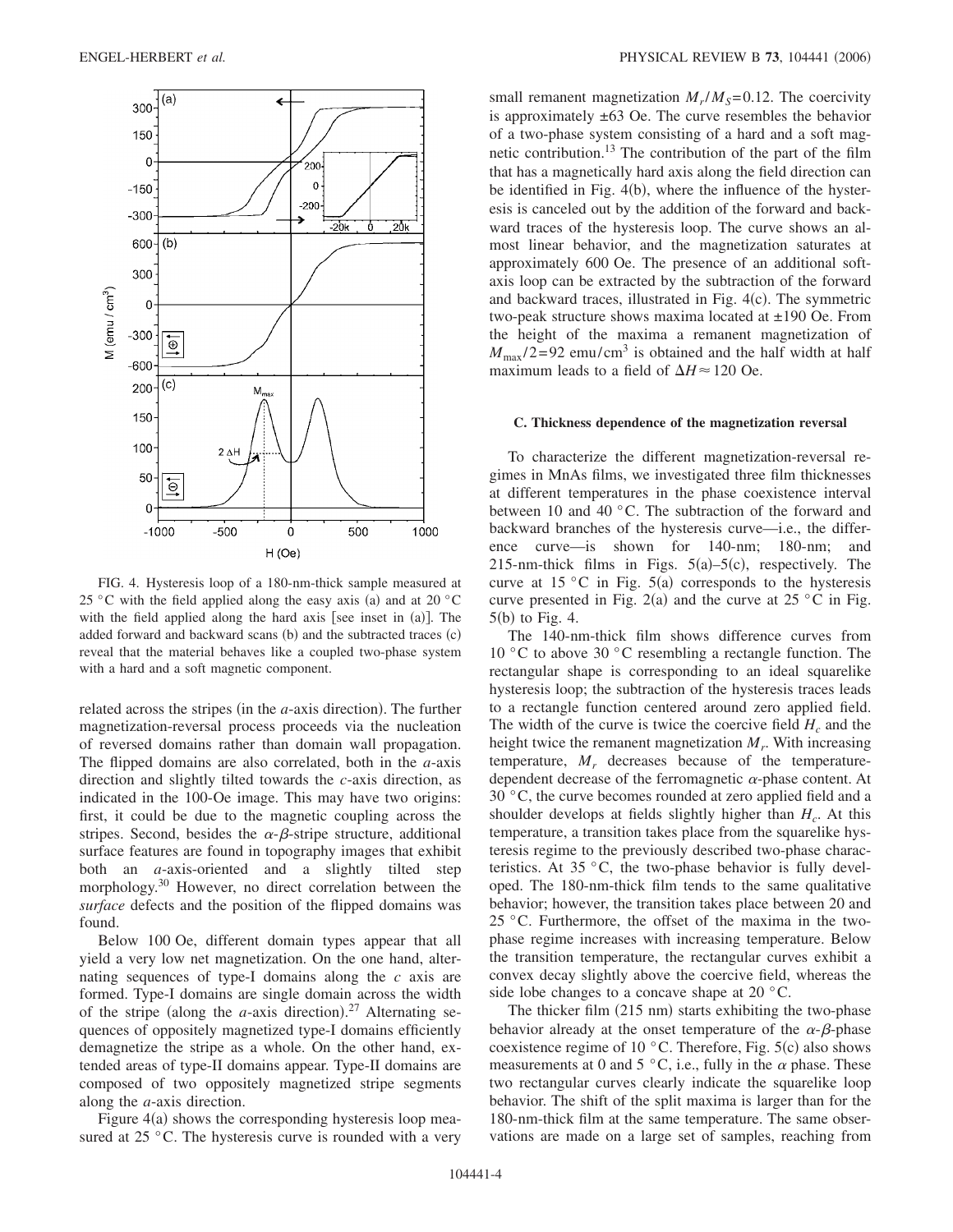

FIG. 5. Subtracted hysteresis curves for (a) 140-, (b) 180-, and (c) 215-nm-thick MnAs film; all three curves are plotted using the same scaling. Independent of film thickness, a double-peak structure is visible at higher temperatures. For lower temperatures, all films exhibit squarelike hysteresis loops resulting in the steplike function centered around zero field. In the case of the 215-nm-thick film, squarelike loops start appearing at the  $\alpha$ - $\beta$ -phase coexistence temperature of 10 °C.

very thin samples (25 nm thick) to samples up to the maximum thickness of 500 nm at which cracking is observed. $9,10$ 

## **IV. DISCUSSION**

How does magnetization reversal occur in MnAs films on GaAs(001)? The experimental findings can be summarized as follows: a double-peak structure is visible in the difference curves at higher temperatures, independent of film thickness. With increasing film thickness, the two peaks already form at lower temperatures. The offset of the double peaks at a given temperature is larger for thicker films. Twophase loops are well known for systems composed of a hard and a soft magnetic phase.<sup>31,32</sup> In this system, we observe  $(i)$ morphological features which might indicate a magnetically different phase and (ii) different MnAs orientations on GaAs(001). (i) In case of the 180-nm-thick film, the MFM images in Fig. 3 reveal a correlation of the flipped domains across the stripes in the array. The onset of the correlated magnetic features at fields below 180 Oe determines the further nucleation of domains. A similar streaky pattern is also found in topography scans; however, no correlation between topographic and magnetic features was verifiable. (ii) As mentioned above, *A*- and *B*-oriented MnAs are rotated by 90° with respect to each other in the film plane, such that the easy axis of magnetization lies in the hard-axis direction of the other phase. A hysteresis loop in the hard-axis direction of *A*-oriented MnAs, which is a sign of *B*-oriented MnAs in the film, was not found for the investigated samples. Furthermore, one would expect the full saturation of the magnetization along the *a* axis to occur at an applied field of 20 kOe (which is the saturation field of the hard axis), and not at 600 Oe as observed in Fig. 4. As the *B*- to *A*-oriented phase ratio is high for thin films and since phase mixing only occurs at the interfacial area, thin films should exhibit a stronger alteration of the magnetic properties. This means that the *B* orientation is not responsible for the pinning either. Thus, it is worth looking into the peculiarities of the micromagnetic structure of MnAs.

So far, MnAs was treated as a system with an easy-axis in-plane and an out-of-plane intermediate hard  $axis.<sup>22</sup>$  The thickness dependence of the observed magnetization-reversal effects makes it necessary to revisit the (micro)magnetic properties of MnAs. In fact, the hexagonal basal plane of MnAs is an easy plane of magnetization since the magnetocrystalline anisotropy constant *Ku*<sup>1</sup> has a large negative value.33 Shape anisotropy in thin films selects the in-plane *a* axis as the easy axis of magnetization. As a consequence of the easy-plane property of MnAs, thicker films exhibit truly three-dimensional magnetization patterns, where the domain structure in the easy plane (i.e., *in-depth*) resembles *in-plane* closure domains in patterned permalloy  $(Ni_{80}Fe_{20})$  films.<sup>31,34</sup>

Figure 6 shows cross-sectional views in the easy plane of the simulated domain pattern of ferromagnetic  $\alpha$ -MnAs stripes. In general, four different remanent magnetization states are found: (a) S state, (b) Landau state, (c) diamond state, and a double diamond state (not shown). They give rise to the commonly observed type-I  $(a)$ ,  $(b)$  and type-II  $(c)$  domains. For the simulation of the magnetization distributions, we assumed the following values for the magnetic parameters of MnAs: saturation magnetization  $M_s = 4 \times 10^5$  A/m, exchange stiffness constant  $A = 1 \times 10^{-11}$  J/m, and magnetocrystalline anisotropy constants  $K_{u1} = -7.2 \times 10^5 \text{ J/m}^3$  and  $K_{u2} = -3.6 \times 10^5 \text{ J/m}^3$ <sup>35</sup> The dimensions of the simulation grid  $[(5 \text{ nm})^3]$  were chosen to be as small as the magnetocrystalline and the magnetostatic exchange lengths of  $l_{stat}$  $=$  5 nm and  $l_{ex}$  = 5.2 nm, respectively.<sup>35</sup> The magnetization states are not only a function of the geometrical ratio of the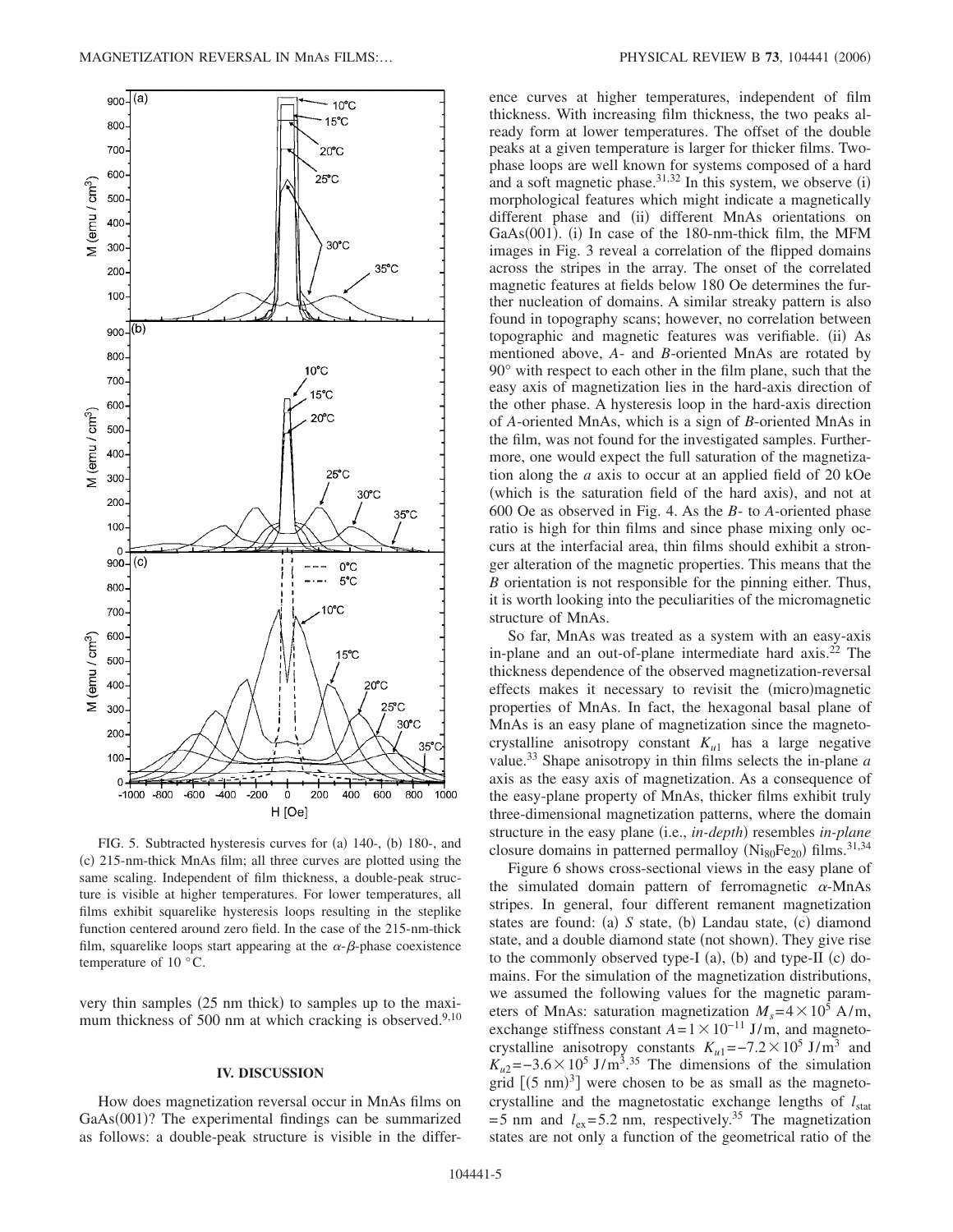

FIG. 6. Magnetization states of MnAs in the easy plane (crosssectional view *in-depth* cut along the *a*-axis direction): (a) *S* state, (b) Landau state, and (c) diamond state, obtained by threedimensional micromagnetic simulations. The *S* and the Landau states lead to the observed type-I domains, and the diamond state results in type-II domains. The arrows indicate the magnetization directions.

depth over width, which is tuned by temperature, but also of the absolute dimensions, which are given by the thickness of the film. For many combinations of film thickness and temperature, identical geometrical values are obtained. Nevertheless, the micromagnetic structure is distinctly different for thicker films. This is due to the fact that the absolute dimensions are of importance as domain walls are energetically less favored for smaller structures.

Next, we take a look at the magnetization curves resulting from the calculated domain states. The magnetization reversal of an *S* state shown in Fig. 6(a) is well known from calculations of a number of thin film elements, where the *S* state lies in the film plane. $36$  The switching occurs in principle between two oppositely magnetized states exhibiting a steep transition in magnetization at the coercive field. The resulting squarelike loop is slightly rounded as a result of the edge domains. This behavior is experimentally found for thin films, as well as for thicker films at low temperatures. For thicker films, the remanent state is most likely a Landau state [Fig. 6(b)] which exhibits a reduced remanent magnetization. In high applied fields, the Landau state transforms into a so-called flower state that is closest to a uniformly magnetized state with deviations from the main magnetization direction at all four edges (cf. upper right-hand-side inset in Fig. 7). Consequently, the hysteresis loop is characterized by the gradual transition from the flower state to the Landau state, resulting in a partial demagnetization of the sample already at large applied fields. For thick films, the remanent state is dominated by the occurrence of a single or double diamond state. Again, at large applied fields, the sample exhibits a flower state. The corresponding hysteresis curve is similar to the result obtained for films with a Landau state at remanence. However, the switching from the flower to the diamond state occurs already at larger applied fields, leading to the observed broadening of the magnetization difference curves [compare Figs.  $5(b)$  and  $5(c)$ ].

Figure 7 shows the simulated hysteresis loop of a 208 -nm-thick sample related to the Landau state [Fig.  $6(b)$ ].



FIG. 7. Simulated hysteresis loop for a 208-nm-thick film showing a Landau state at remanence. The magnetic field is applied along the in-plane *a*-axis direction. The insets show cross-sectional views in the easy plane of the *y* component of the magnetization distribution at the respective field values.

Magnetization reversal was studied on a sample measuring width (along the *a* axis)  $\times$  width (along the *c* axis)  $\times$  thickness= 416  $\times$  1664  $\times$  208 nm<sup>3</sup> and a cell size of 13 nm. The ratio of width (along the  $a$  axis) to thickness of 2:1 corresponds to a temperature of approximately 30 °C. The hysteresis curve was calculated starting with a fully magnetized sample at 5000 Oe; the magnetization is pointing in the +*a* direction. The field was gradually reduced, and the relaxed magnetization distribution was calculated. At selected fields, cross-sectional views of the magnetization distribution in the easy plane are shown. The calculated hysteresis loop is qualitatively in good agreement with the observed curve shown in Fig. 4. As discussed above, the film starts in a flower state at high fields. Upon decreasing the field, the edge domains grow, thereby reducing the magnetization only slightly. Suddenly, at approximately 2000 Oe, the field is small enough for the nucleation of a large, oppositely magnetized domain (cf. cross-sectional view at 1200 Oe). This Landau state is asymmetric—in contrast to the Landau state at remanence. For a lower temperature of approximately 20 °C—i.e., a stripe width (along the  $a$  axis) of 832 nm—a diamond state is nucleating at lower field, resulting in a narrower magnetization difference curve as the one observed experimentally [cf. Fig.  $5(c)$ ].

The numerical simulations lead to a basic understanding of magnetization reversal and the involved processes. Additional simulations reveal that the exact hysteresis curves depend to a large degree on the geometry of the simulated slab, and less on the chosen material parameters. Depending on pinning effects (not related to material inhomogeneities) and the chosen cell size, the coercive field can shift although the overall curve shape remains the same. Due to the uncertainty in the material parameters of MnAs, the exact experimental geometry, and the lack of material inhomogeneities that are responsible for the nucleation process, it is not reasonable to try to reproduce the experimental curve quantitatively. We rather focus on the fact that the simulations reproduce the experimentally observed curves in a qualitative way, independent of the exact simulation parameters.